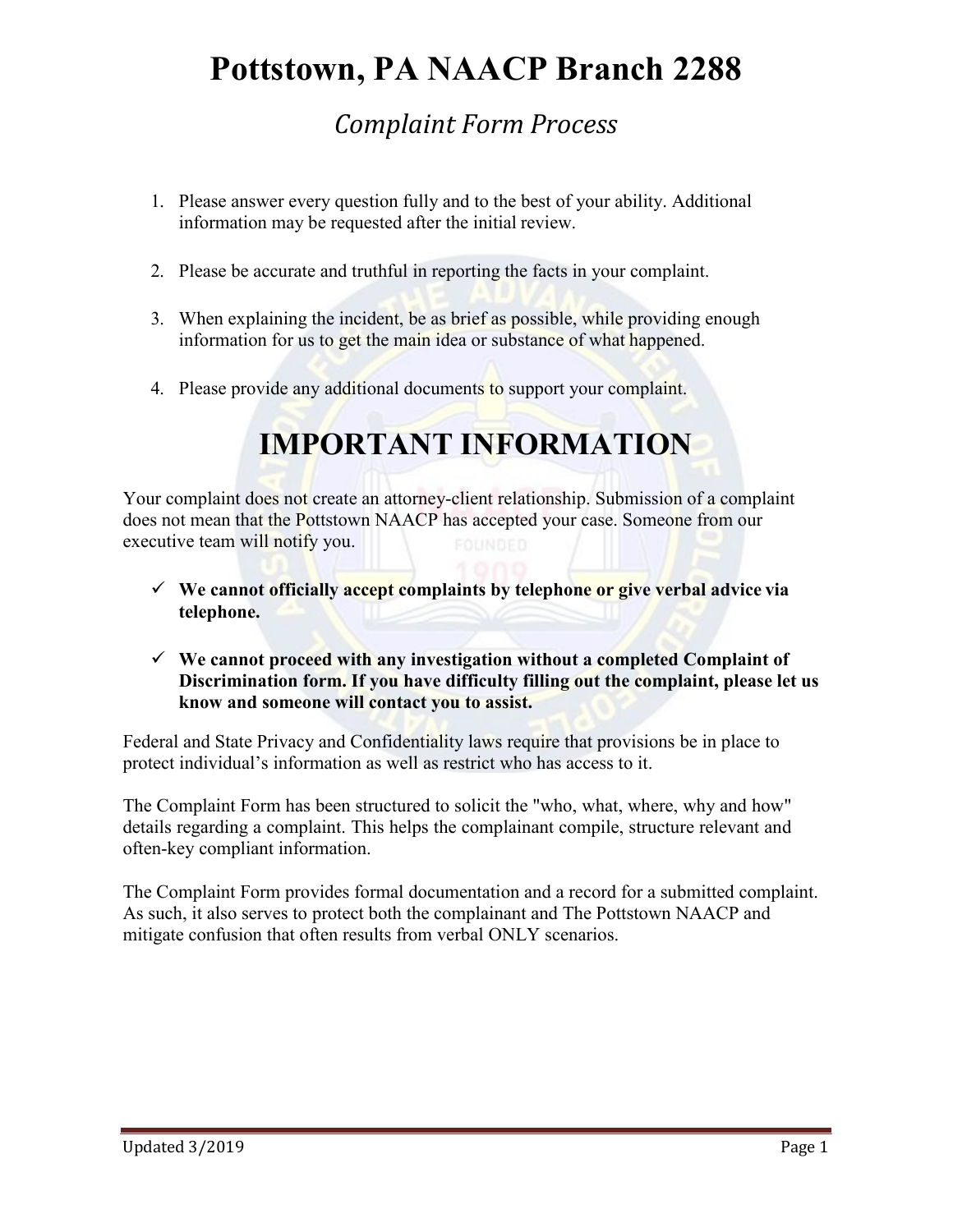## **Pottstown, PA NAACP Branch 2288**

#### **What Happens After I File a Complaint of Unlawful Discrimination?**

Once the Pottstown Branch NAACP receives your Pottstown Branch NAACP Complaint Form, you will receive a confirmation letter. This confirmation letter is NOT an offer of executive assistance or a promise that the NAACP will become involved with your issue. Rather, it is simply to acknowledge that we have received your complaint form, started your file, and will attempt to address your issue expeditiously.

Before determining whether your issue is ripe for NAACP consideration, the Pottstown Branch NAACP executive team will first review your Pottstown Branch NAACP Complaint Form and relevant supporting documents to determine whether your issue rises to the level of a civil rights violation or involves an issue with which we can provide assistance. During this process, you should expect to be contacted by a Pottstown Branch NAACP executive team member to further discuss your issue.

**PLEASE NOTE:** We receive a large number of complaints daily and try to promptly respond to them all. Please have patience with our process. If your issue gets resolved while your NAACP file is still processing, or you no longer require our involvement, please email us at [pottstownnaacp.2288@gmail.com](mailto:pottstownnaacp.2288@gmail.com) to close your file. You will then receive a letter of resolution as per your request to close your complaint.

**Denials:** If, after carefully reviewing your Pottstown Branch NAACP Complaint Form and relevant supporting documents, we are unable to provide you with representation, then you will receive a denial letter. This denial letter is NOT to suggest that your claim does not have merit. Rather, it simply means that, given our limited resources and the nature of your complaint, we do not believe that we will be able to be of assistance at this time. Of course, you should still feel free to contact us relative to any other complaints of unlawful discrimination and we will be pleased to carefully review the complaint.

**Acceptances:** If, after carefully reviewing your Pottstown Branch NAACP Complaint Form and relevant supporting documents, we are able to provide you with representation, then you will receive an acceptance letter and a NAACP executive team member will contact you to schedule a face-to-face meeting. This acceptance letter is NOT a promise that your case will be resolved in your favor. Rather, it simply means that the Pottstown Branch NAACP will represent you to the best of its ability throughout your case.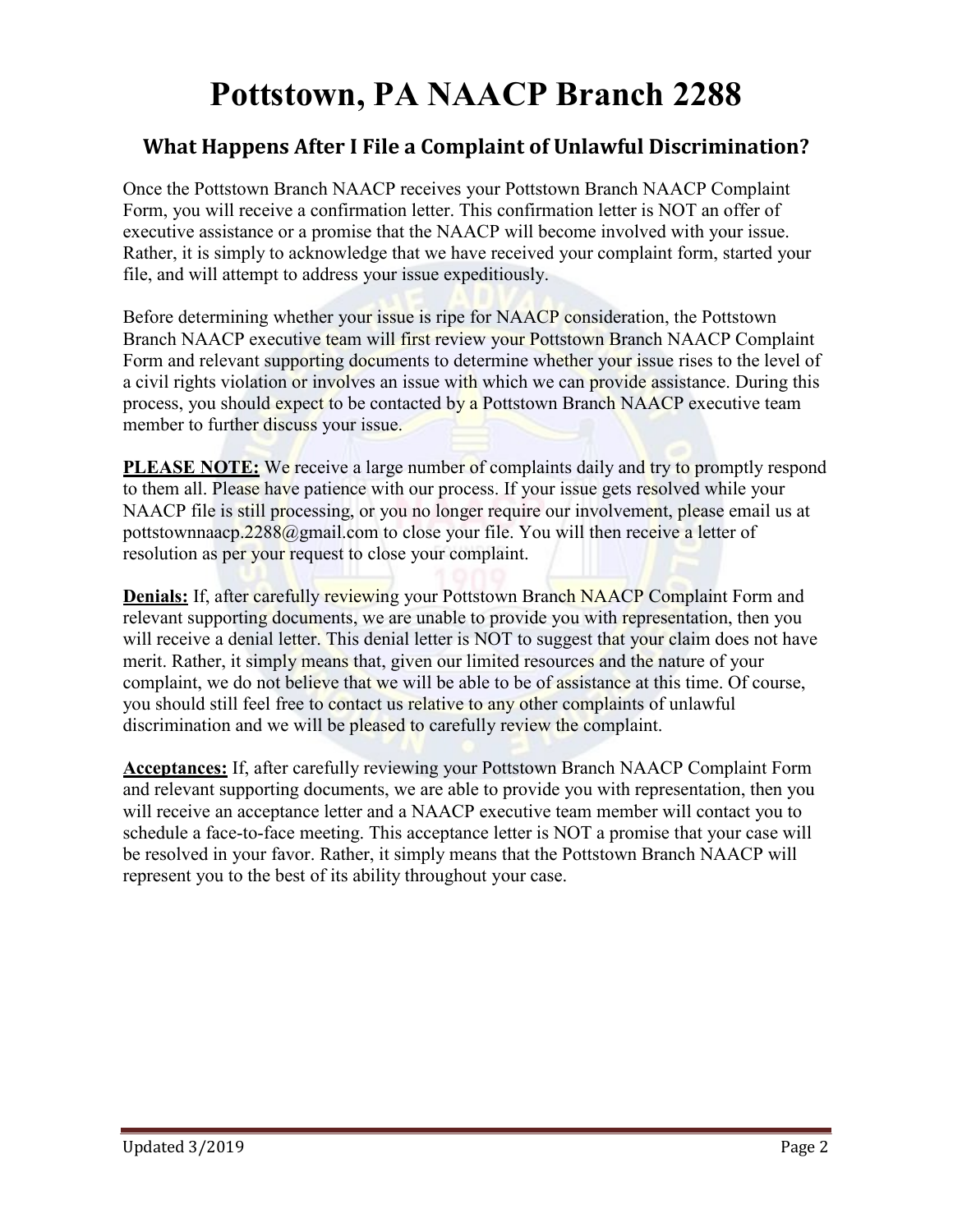

# Pottstown, PA NAACP Branch 2288 Complaint of Discrimination

Completing this form does not constitute an official complaint with an executive authority. Atthistime, the NAACP is only seeking information to assist you concerning this complaint.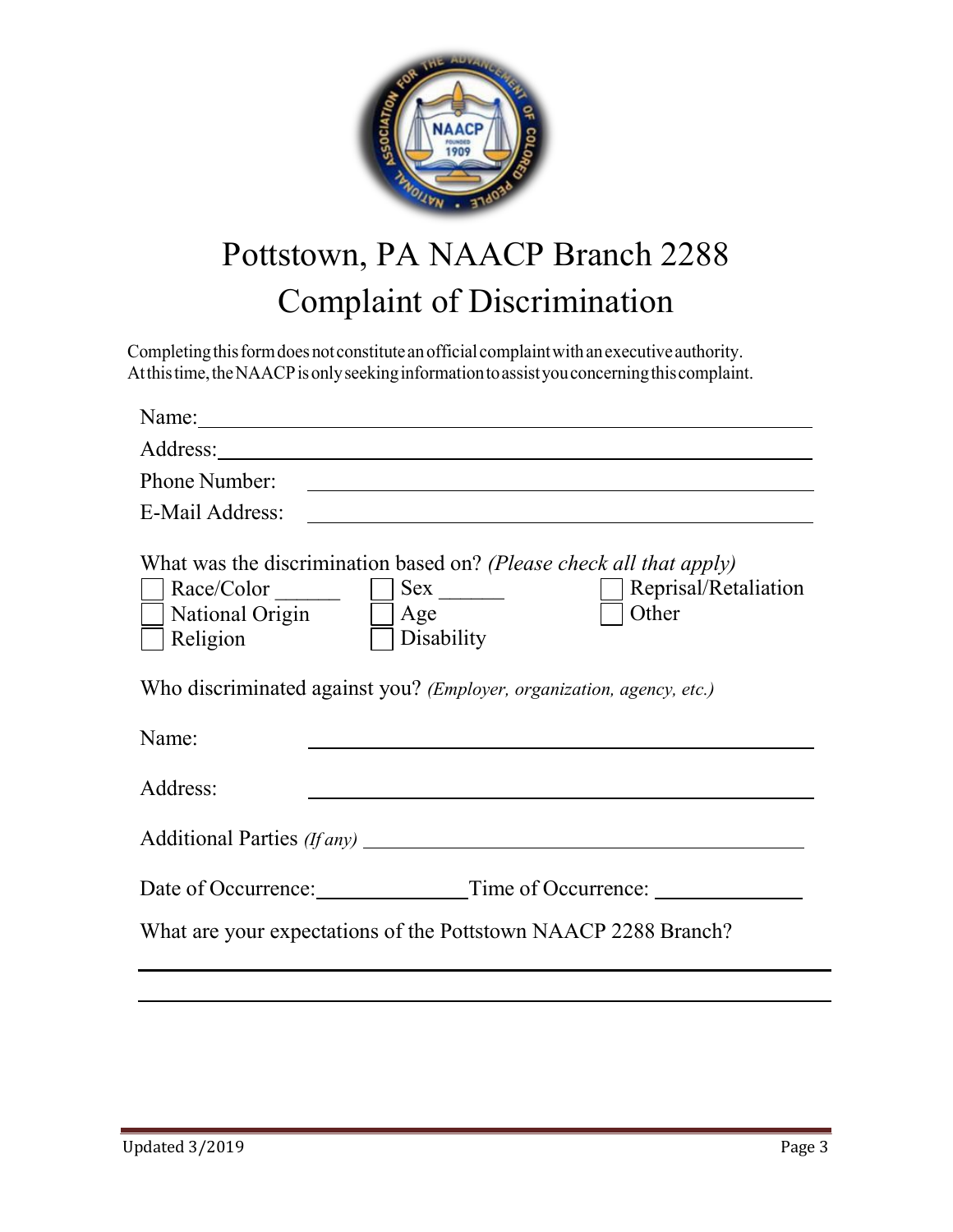What if anything, did you do?

Please give names and addresses of anyone who witnessed this incident:

| <u>Name</u> | <b>Address</b> | <b>Phone Number</b> |
|-------------|----------------|---------------------|
|             |                |                     |
|             |                |                     |
|             |                |                     |

Have you filed a grievance with any governmental agency?

| $\Box$ Yes (If yes, which agency?)<br>  No  |            |      |
|---------------------------------------------|------------|------|
| Have you filed a grievance with your union? | $\Box$ Yes | ] No |
| Union Representative:                       |            |      |